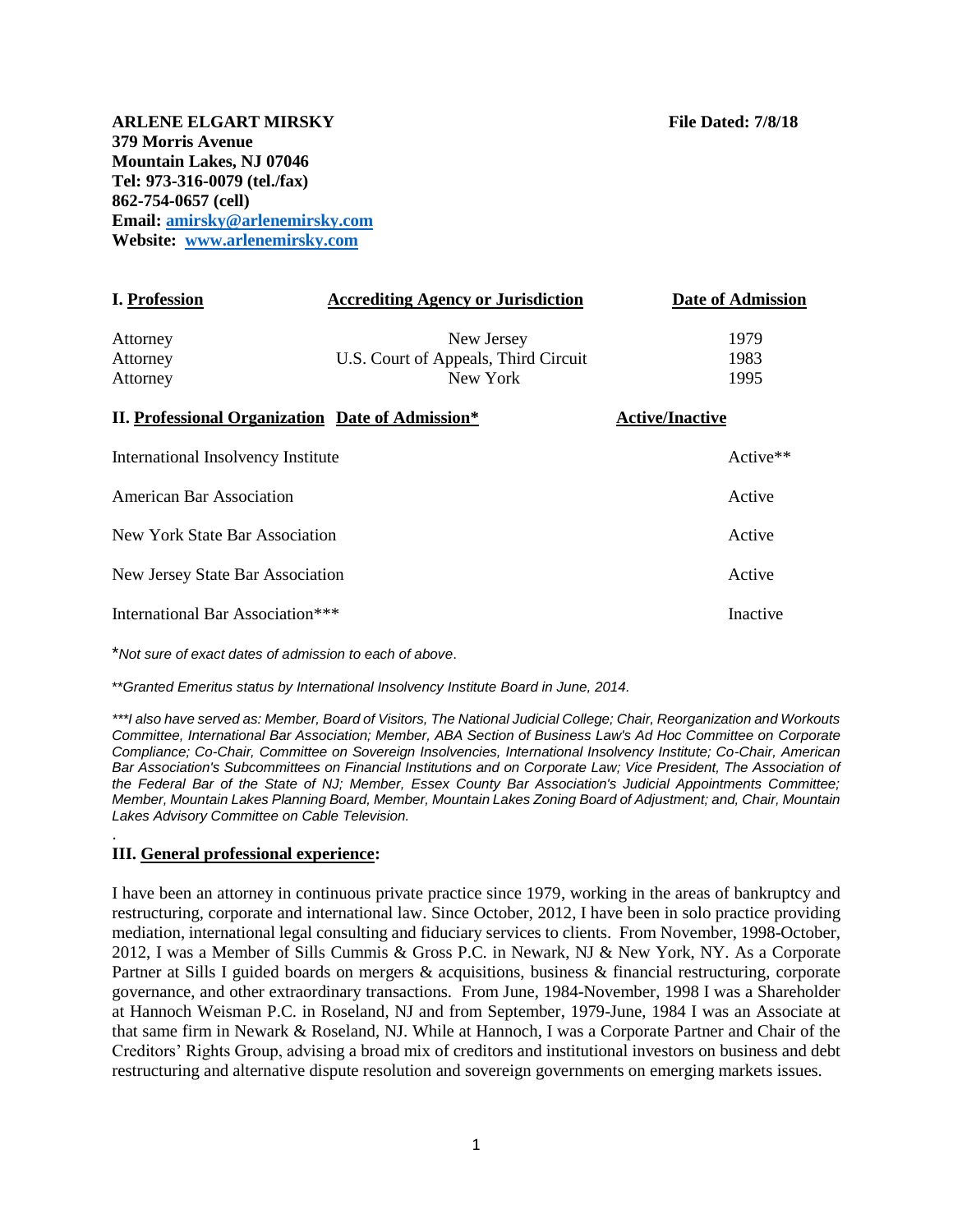## **IV. General pertinent experience**:

I currently handle complex mediations, neutral evaluations and settlement conferences for US parties and for cross-border disputes involving parties located in different jurisdictions. I have served as a Courtappointed mediator and arbitrator in complex litigation disputes involving U.S. and non-U.S. parties engaged in cross-border business and finance transactions.

My ongoing interest in mediation and alternative dispute resolution methods dates back to 1987 when I participated in drafting the New Jersey Alternative Procedure for Dispute Resolution Act ("APDRA") (N.J.S.A. 2A:23A-1 et seq.). At that time, we created APDRA as a new procedure for dispute resolution and as an alternative to both the civil justice and arbitration systems. It is still in use in NJ today.

I bring to the table as a mediator over 30 years of experience advising a broad mix of creditors and institutional investors involved in complex and challenging business and debt restructuring, bankruptcy, cross-border insolvencies and distressed debt situations and guiding boards on mergers & acquisitions, strategic alliances, auctions, other extraordinary transactions, corporate governance, internal investigations, shareholder litigation and other troubled situations. My extensive knowledge of complex corporate structures, financing techniques and collateral enables me to quickly assess a troubled situation and provide advice to parties involved in all aspects of business and financial restructuring, bankruptcy and claims trading.

My pro-active approach to problem solving combined with my extensive experience in the US, Europe and in emerging markets, helps me to be an effective mediator for all types of US and cross-border bankruptcy, restructuring, business and commercial disputes.

I also provide clients with strategic advice on the forms of mediation or arbitration most suited for a particular transaction and on drafting mediation and arbitration clauses and agreements. I likewise am available to serve in fiduciary roles such as trustee, examiner, corporate director, special master, corporate monitor, or liquidating trustee or receiver and to provide additional related consulting services.

# **V. Mediation training:**

I co-developed and managed, with a partner of Deloitte & Touche, a 13-country U.S. Agency for International Development (USAID) bankruptcy and judicial reform project in Central and Eastern Europe (Albania, Bulgaria, Croatia, Czech Republic, Estonia, Hungary, Macedonia, Latvia, Lithuania, Poland, Romania, Slovakia, and Slovenia, as well as similar projects in Ukraine and Russia for USAID and The World Bank). As part of these projects in 15 countries we provided judicial training to local bankruptcy and commercial law judges on the legal, judicial, business and financial issues related to the bankruptcy and restructuring process.

I also took part in a New York State Bar Association three-day, 24 credit hour, Commercial Mediation Training course at Fordham University School of Law.

# **VI. Pertinent bankruptcy training:**

During my more than 30 years in practice, I have advised a broad mix of creditors, institutional investors, trustees, official creditors' committees and others in all aspects of business and debt restructuring and bankruptcy law. My practice has included: providing advice on loan restructurings, including use of "prepackaged" plans; out-of-court debt restructuring; litigation counseling on troubled leverage buyouts and troubled real estate loans, including large-scale condominium projects and commercial and retail developments in various stages of completion; resolving problems related to jointly developed technology